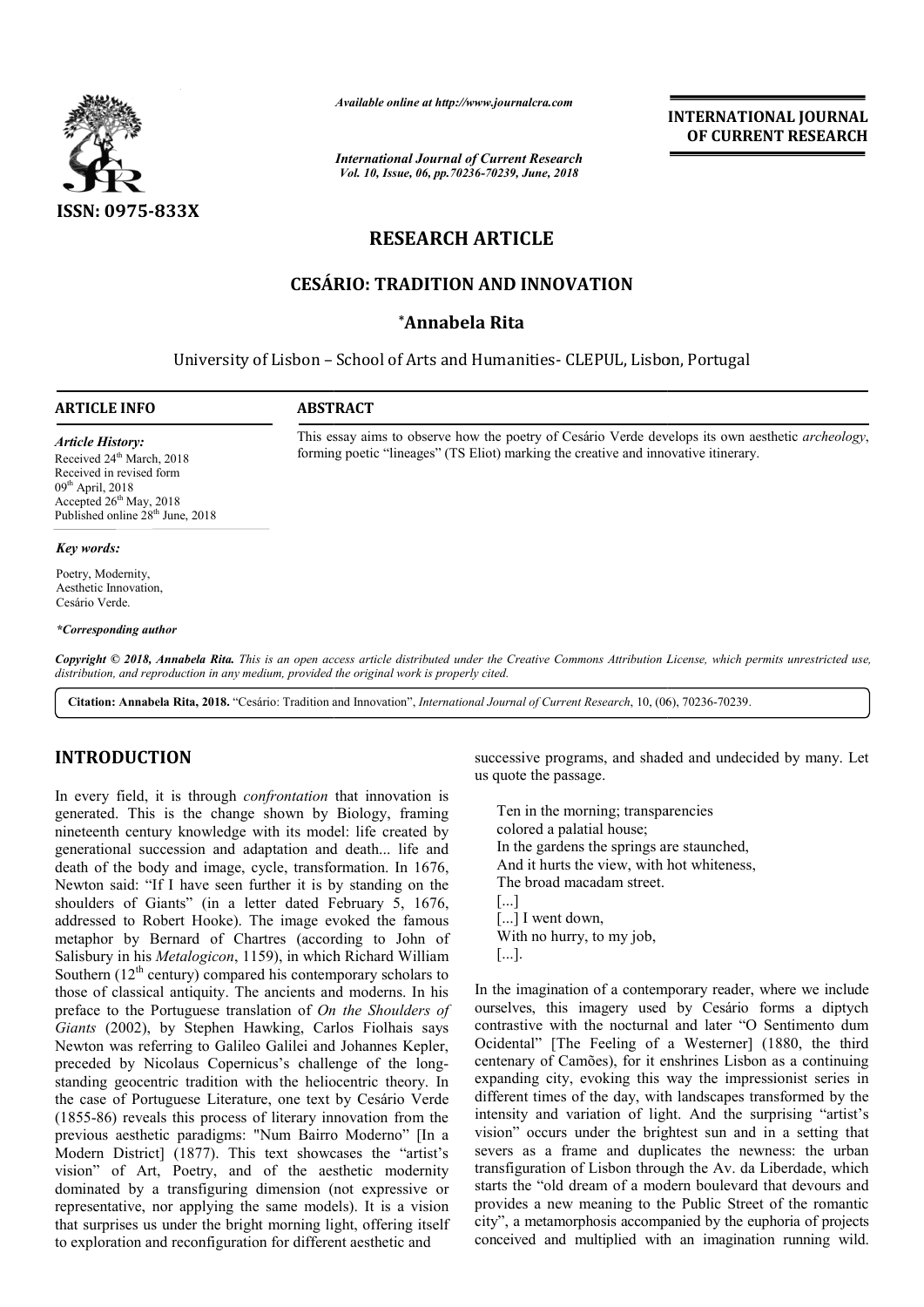Civilization tearing up the space and transforming it. A double prodigy carrying the same meaning of a mutual intensification. For us contemporary readers, we have, in contrast, an old Portugal of an imaginary Lusitania, evoked, for example, by the subject of António Nobre moving through this Quartier Latin of artistic bohemia ("Lusitânia no Bairro Latino" [Lusitania in the Latin District], 1891-92). A compositional backlight forms a new imaginary polyptych of the  $19<sup>th</sup>$  century between past and present, light and shadow, memory and observation. The *new* is being generated in its ancestors…

Here we are, therefore, in a *brave new world* where innovation strikes us, in a sudden, singular, prodigious fashion and under a light that "hurts". Wounded by "hot whiteness," the eye of the poet slides across the involving setting, offering us successive images, oscillating between the overall context and the detail, the stationary and its opposite, scenery and figures. In the first stanza, the description of everyday banality acquires its *presentation*: "In the gardens the springs are staunched" marks a progressive suspension of movement and the corresponding sound that seems to announce an *event*. Suspense ensues. This stanza is, therefore, established as a *pedestal* of artistic work: the poem, the *artist's vision*, the imaginative process. Suddenly, before the vase, we find "pieces of a crowded garden"...

Suddenly, – what artist's vision! - If I transform the simple vegetables, In sunlight, the intense colorist, In a moving and existing human being Full of beautiful body proportions?!

This rhetorical question, emphasizing the sociable tone of the poem, evokes famous dialogues between artists, the genesis of many works. *Frankenstein* (1817) is the most immediate example, but Cesário drags the experience of creation of life from the shadows of a laboratory to sunlight, releasing it from the stigma of the night, secrecy and lonely negativity, and legitimizes it in an aesthetic of daytime social sharing. After all, the 19<sup>th</sup> century is the century of Darwin and of *The Origin of Species* (1859). He combines it with the famous and previous Law of Lavoisier  $(18<sup>th</sup>$  century), founder of modern Chemistry and author of one of the first Russian grammars. Modern answers to the haunting question of life and its origins... In this image of the "modern district" energized by the movement of the subject, a *fracture* is "suddenly" generated where the "artist's vision" gazes the Art in its *emergence*. The travelling gives way to zoom towards the detail, and the latter, in close up, gives way to a jump into the imaginary: the movement gives way to image, a kind of portal to another dimension, the aesthetics. In this new universe, we are offered the tools/criteria for our guidance, a GPS of innovative thinking. And, like in the old planispheres, references are also pointed out. I can not resist evoking the example of the planisphere by Martin Waldseemüller, *Universalis Cosmographia Secundum Ptholomaei Traditionem et Americi Vespucii Aliorumque Lustrationes* (1507), which presents for the first time the world divided into two hemispheres, Eastern and Western, separately, with Ptolemy to the left and Amerigo Vespucci to the right, each of them with their cartographic instruments and accompanied by anthropomorphized and named winds, signaling the cycle of cartography since classical antiquity until the contemporary voyages of exploration. Let us look at the guiding factors of the "artist's vision" of Cesário.

And let us watch him flip through Art History, but from a backstage perspective, of the alchemy of the verb clad in different and successive aesthetic programs. First, let us define the "artist's vision" as a transfiguring *perception of reality*, able to provide it with a magical dimension, revealing other realities, which are qualitatively different, imaginary, surprising. Second, it betrays an *anthropocentric tendency* of the imaginary which leads irresistibly from "vegetables" to "human being", reminding us both classical Western tradition and national popular tradition, closely relating them and linking to them: on the one hand, the Renaissance where antiquity is renewed, against  $17<sup>th</sup>$  century authors like Giuseppe Arcimbold, whose compositions with vegetables, fruits and flowers were configured in profiles, human faces, constituting anthropomorphic still life paintings.

Third, it recognizes that this transfiguration (and this term will also be strategic for my reflection below) is transcendent, for leading from the "simple" (a stationary plant) to the complex ("a moving and existing human being"), reactivating in us the memory of alchemy and esoteric attempts and myths of creation of man, the homunculus, claimed by Paracelsus and vividly depicted in Goethe's Faust... Thus, Cesário Verde seems to remind us of a long and ancient mythical gallery of beings who challenged the divine forces by creating life, stimulating our imagination, fantasy and sensibility, similar to the conversation between Lord Byron and Percy Shelley about the nature of the origin of life and how inanimate things could move again, which inspired Mary Shelley, also with creative consequences.

Fourth, saying "recreated, in anatomy/A new organic body, piece by piece", the poet has inevitably imposed the fantastic sensed in this strange and heterogeneous gigantic being, made giant by an invocation of Pantagruel (and through it, also the *giants* of classical mythology, travel literature and the fantastical popular short novels): Frankenstein's monster rises before us since the beginning of the  $19<sup>th</sup>$  century, dominating the scene, haunting it, deforming the rational geometric trace ("drawn by ruler and compass") in a Gothic emotional curve, but also consolidating and updating the old myths in the scientific and technological revolution of the  $19<sup>th</sup>$  century by turning combinatorial and experimental alchemical and cabbalistic practices into electricity. If we remember that the second part of the title of the work is *Frankenstein or the Modern Prometheus* (1818), we suspect that this is an evocation of Art as Promethean fire and the Author as an old myth of Western knowledge with a magnitude we do not recognize in those who succeed him in the pursuit of knowledge...

Exoticism poured into strangeness, and strangeness pours into amazement. Through the composite figures of Arcimboldo and concepts of *beauty* and *proportionality*, we are taken back to the Renaissance period of the artist-scientist who combines geometric research, anatomical and mathematics, in particular, with art. Let us walk through this imaginary universe in which we entered through the portal offered by the "artist's vision." Let us stage a new *artificial perspective*, of *dizzying acronia*. In the work of Arcimboldo, where surrealism is announced, memory takes me to meet two key works: *Summer* (1573) and *Vertumnus* (c. 1590). The first, a painting of the *Four Seasons* series, organized by symmetry and asymmetry, presents a profile of male bust composed of vegetables and fruits of the season in whose collar the painter inscribed "Giuseppe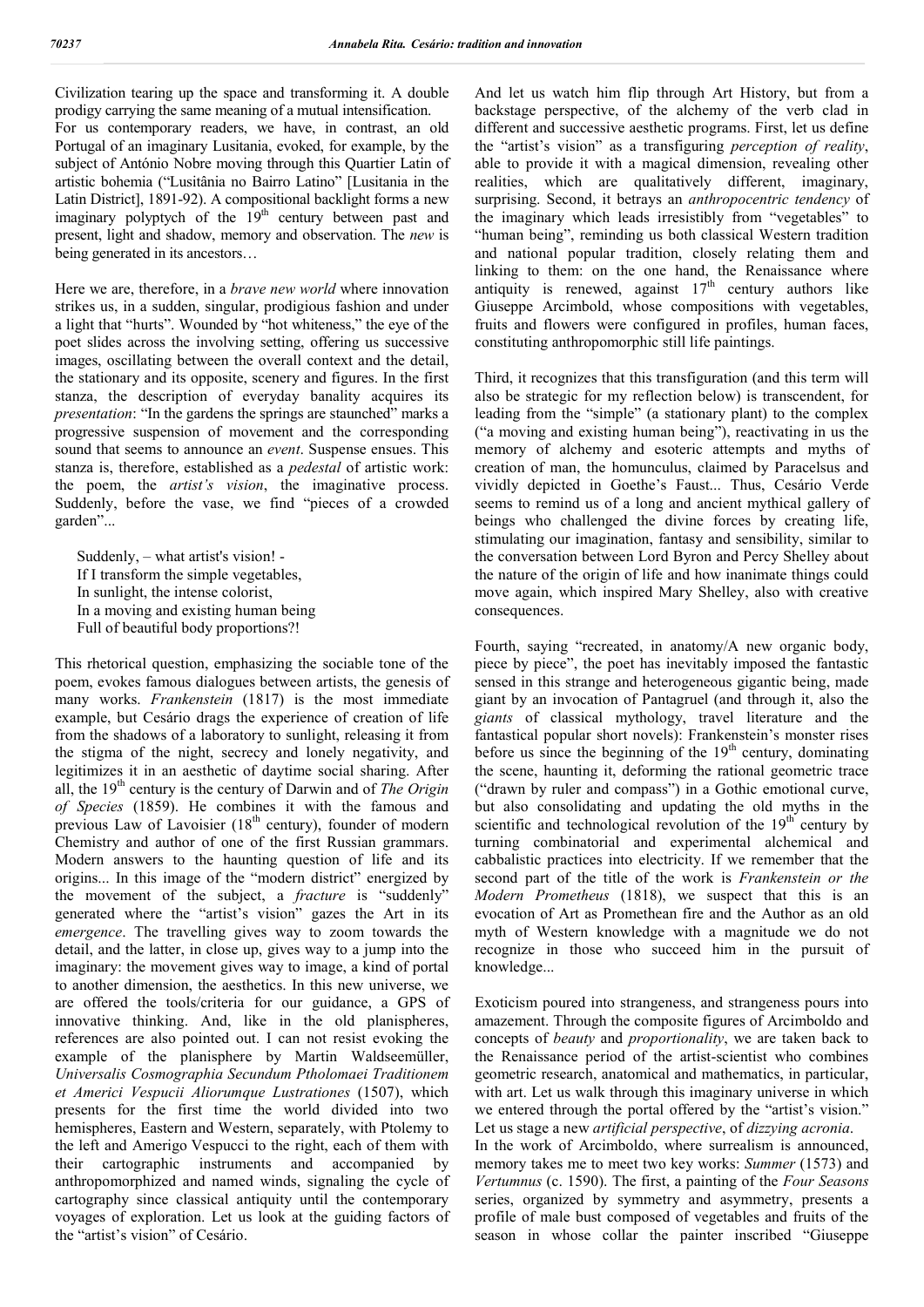Arcimboldo F." ("G. A. did this") and "1557", authenticating and dating it. The latter, a painting in homage to the Austrian Emperor Rudolph II, portrays the ancient Roman god of vegetation and *transformation*, the latter being linked to existence itself, precisely the issue at stake here. Cesário Verde leads me to evoke these figures in the same emblematic and symbolic icon of *transformation*, represented in profile and from the front forming a single identity. Considered by some one of the forerunners of modern art, Arcimboldo is also strongly rooted in classical and humanistic culture: his figures portray the old system of correspondences that would affect Symbolism, in a formal and tonal harmony, their grotesque designs are directly inspired in German etchings and in Leonardo da Vinci's caricatures, reflection relates him with the alchemist and magical tradition so strong in the literate imperial court, etc. Experiences of double reading by inversion are also interesting (*The Cook*, c. 1557, *Vegetables*, c. 1 590). Being responsible for the Departments of Art and Prodigies of the imperial court and being its exceptional collaborator, his production developed a similar museology. In short, Arcimboldo signals important aspects of composition, in general, and the one that is generated in the discontinuity of a text by Cesário Verde, in particular: the correspondences, the symmetries or asymmetries, the potentiating ambiguity of double reading, the *prodigy*. A *prodigy* that, in his versions of *wonder* or *monstrous*, he was the great protagonist of the long tradition of travel literature, suspending the continuity of the fascinated gaze of the traveller and imbuing him with expectancy, the same expectancy that also invades us under the impact of the writing of Cesário Verde. A writing where ambulation also evokes the digressive *Viagens na Minha Terra*, in which threshold Garrett proposed and legitimizes the transformation of this model, preferring a reflective visit to the national territory.

Renaissance, Baroque, exoticism and travel literature follow one another because, in memory, they dilute each other's borders, interpenetrating, mingling... In the fracture of the image of the modern district, the *prodigy* of an anthropomorphic still life "suddenly" erupts with the full range of listed characteristics ("like a fetus, that is thus dilated", supreme prodigy of existence), a hypotyposis absorbing my attention to again surprising the way it becomes *historical*, either through a course in Art History, whether waving a chance to become a narrative. Then, contrasting the Renaissance with the reality being described in the present, it imperfectly describes this *transfiguration* of the real, conceived and inscribed in an original image, a prodigy to be investigated and to be revealed as it is formed. Revealing the criteria of this transformation (the anthropomorphization and the likeness), its elements (the colors, the shapes, their relative positions), their references (in Aesthetics, in Art History), its stages, etc.

Throughout this description, he *recalls and ponders with strict aesthetic models* subtly indicated by certain details, after all making an itinerary of Art History and revealing it inscribed on the composite image of the first moment, whose elements, being apparently contemporaries, are shown as successive (space *decompresse*s or *turns* into time), *historicizing* the composition: Apollonian classicism of the "fine bodily proportions" (herein, the genre is still neutral), the romanticism of black "braids" (the female begins to take over), the naturalism of the "injected breasts" (and, at a later stage, the realism of the "tempting flesh"), the decadent-symbolism of "rosary eyes," the expressionism of the "bare bones," the

cubism of the combination of details of "necks, shoulders, mouths, one expression" (abandoning the paradigm of art as representation) and the surrealism of "one gargantuan belly" of "someone who dined everything," finally hinting at the possibility of the narrative in the description hitherto dominant, but also underlining the imaginative delirium. Finally, *he shows the way and steps of the transfiguring process* in his perception. On the one hand, he highlights the growing reduction of the field of view from the street to the big picture of the large vegetable assortment, and inside this, the elements he uses in each case, metamorphosing them into signs, signs of different aesthetics, which are evoked, pondered and surpassed. On the other hand, it makes me follow the progressive loss of proprioceptive awareness in being absorbed by the imagined and by the imaginary: First, the awareness of subjectivity in "[I] thought" or "[I] discovered" gives way to the apparent objectivity of "there is" and "it appears", a phase in which the objects are imposed to him by the dynamics of the process, and then this step is, in turn, closed in the recovery of lucidity implicated in the comparative procedure in "like this," "it reminded me of," etc., a lucidity that seems to lead us to an anatomy or slaughter table (places that popular imagination often puts side by side) combined of "flesh," "blood," "hearts" and "fingers." If the Renaissance masters practiced anatomy to use that knowledge of the human body in art, Cesário Verde anatomically observes Art History to build this strange being he offers to us, an "organic body in pieces" or "human being," which, after all, seems to be something else still...

The carnival of art for art's sake is denounced by the gargantuan "belly" that at some point seems "to dine everything", to swallow, to make disappear, as the monstrous Cronus that, incredibly, eats the "fetus" that was at its origin. Rabelais imposes us another *prodigy*: Pantagruel, the giant.

Advancing towards the Renaissance vanishing point (or as it is approaching us itself), the picture transforms and becomes defined as a whole "human being." Then, pulling away from him (or vice versa), I see it splinter in successive *details* (head, breasts, hair, eyes, necks, mouths, etc.), each of them, in turn, being referred in a way that reveals a sensibility, a canon, a aesthetic. Finally, these fragments are recombined and form a new composition, different from the original one, frustrating any expectations. In short, by manipulating *detail*, the poet turns a page in Art History, puts it into *perspective*, a *vertiginous perspective*, a medley, a *Midlin* that leads figuration into abstraction and myths of creation (of the inspired poet, inhabited by transcendence) to the representation (the poet who creates using something as basis, generally something he perceives) and the composition (of the poet which methodically analysis other compositions, many of them belonging to others, recombining these quoted fragments into a new composition). The latter two cases, representation and composition, are materialized and become related in the text: the image of the traversed space, that is outlined, split, cut by introducing discontinuity. In this meeting with the Renaissance that Arcimboldo has provided, I see the search for the time and birth of the Art and the Artist, for the origins. It is when the awareness of the vision as foundation of knowledge is crystallized in the *perspectiva artificialis*, which gives prominence to the Artist, knowledgeable of the laws of space and organizer of the composition according to his place, also selecting his recipient, directing it towards an expert in his field. *Perspective* organizes and plans, *proportionality* scales and confronts, and both exist according to this centralized and exposed humanity in an emblematic way in the drawings by